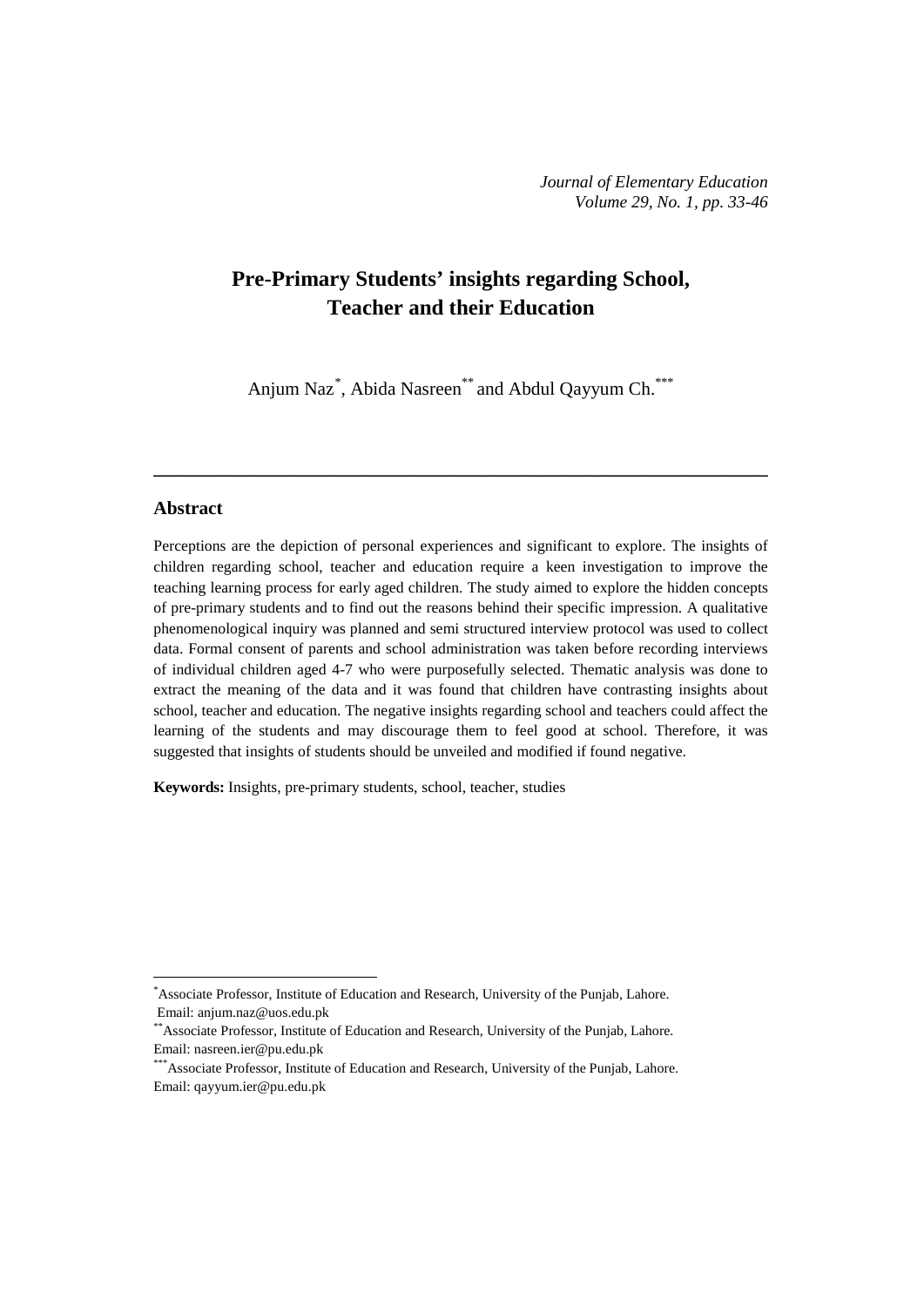## **Introduction**

Childhood is the base period for every human and it shapes the personality to a great extent. Every child is unique and special in spite of the common characteristic pattern at each developmental stage (Gardner, 1985). Every child perceives and experiences the society from their family perspective before school admission and after wards depends on peers and teachers for further information. For a child, school age is the period of acquisition of knowledge about the world around them (David, Bjorklund, Anthony & Pellegrini, 2000).

Over the school years the concrete self-concept gradually moves toward a more abstract, more comparative, more generalized and self-defined. In the early school years children realize that their characteristics are relatively stable and a global sense of selfworth is developed. Children begin to include social aspects such as reference to social groups in their self-descriptions and increase their reference to social comparison. Children begin to differentiate between real and ideal self. Moreover, self-evaluation become more realistic because of increased social competence and perspective taking (Harter, 2006). There is notable increase in comparative self-assessments during middle childhood especially in school context. Preschool children pay very little attention to how well others do at particular task and most of them are confident that they are the smartest kid in their class (Bukowski, Buhrmester & Underwood, 2011). Specific problem related to acquisition of formal education are uncovered during this period. Budding of selfincluding, self-awareness and self-esteem arises at this age. The achievement of each youngster from numerous points of view decided how a kid learns and grows rationally, candidly and socially. Children also explore their level of academic performance, aptitude, special interest in subjects (Alvin, 2015). Children experiencing frequent and intense motion have heightened emotionality because these motions tend to be more unpleasant than pleasant. It may come from physical or environmental cause or from both. Children learn themselves to manage the emotions and find to let out the unexpressed emotional state by trial and error. They ventilate the pent-up unpleasant emotions by strenuous play, by hearty or even by crying. Once the child discovers the emotional energy catharsis of letting out the emotional energy it becomes a new way for older children to handle emotional expressions (Bruner, 1997). Long term research studies have shown that school children who are cooperative, helpful, empathetic in settling of disputes without adult intervention, having democratic values, fairness and justice engage less in delinquent behavior and also they show greater emotional control and social skills such as cooperation; less violence and increased self-esteem (Hart & Karmel, 1996).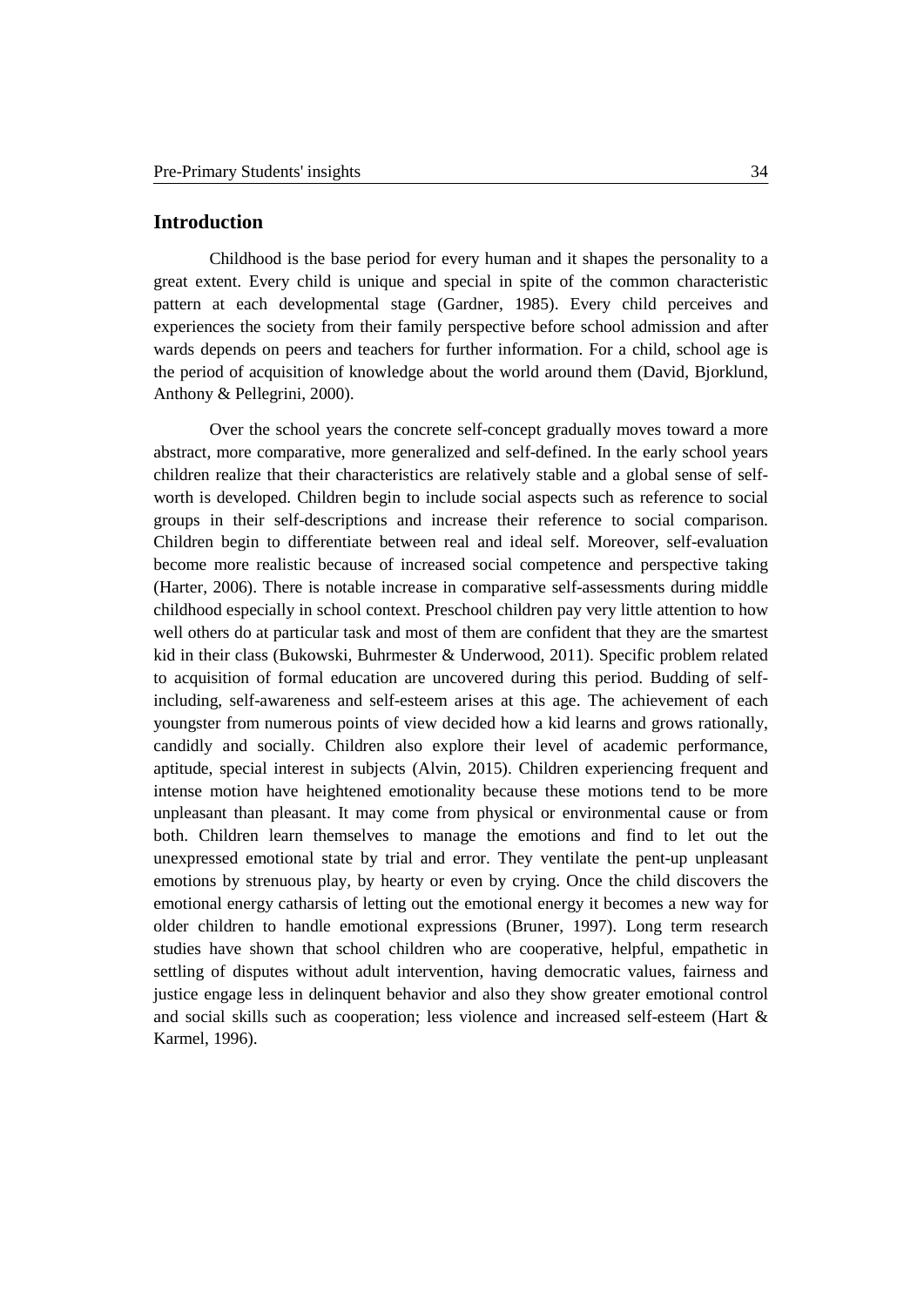If in case they had bad experience at early stage of life they will emerge as negative personality and vice versa. In this early age as children can't share their experiences but their insight can be explored to interpret their experiences. It is argued that children explore and develop in an interpersonal setting their perception of world through their senses, through observation and questioning. It is important to realize and difficult to understand these insight and even more difficult to capture and reflect them it is subjective (Hart, & Karmel, 1996). The key to children potential learning is how we help them learn. Three fundamental factors that facilitate proper development are: quality of environment (school) quality of interactions (learning) and quality of teachers (teachers) (Division of Early childhood, 2009). As different theorist Bukowski, Buhrmester, and Underwood (2011) had established the fact that 3-7 years of a child's life can play a key role in character building of a child, as in this stage child begin to absorb the world around them and develop their insight through experiences. Carlson (2003) found that children undergo important psychological changes during the age 5-7, these transition go far beyond responses to Piagetian tasks including behavior in a variety of learning and social contexts. Children become much more rational, logical and approach life in a conceptual manner because they are developing concrete operational thought.

Children between 2 and 3 years old understand the mental states through perception, desire and emotions. Children perceive other people's view what is in front of their eyes and not necessarily in front of the children's eyes. Children understand that desires can be achieved by trying for it. Children can differentiate positive and negative emotions. Children have minimal understanding of how mental skills are linked to behavior. Children between 4 and 5 years understand that mind represent object and events accurately or inaccurately (Broughton, 1978).

Hypothesis of psyche Stipek (2005) alludes to a man's conviction about the brain and the capacity to comprehend other individuals' psychological states. Piaget trusted those youngsters under 6 or 7 experience difficulties in perceiving other individuals' contemplations. But some other studies have found that even 2 and 3 years old can understand others state of mind (Bruner, 1997). Lying and deception is a form of evidence for theory of mind. Researchers found that 3 years old are capable of trying to deceive someone else. Hence, children begin to understand some aspects of other people's thinking by age 3 and 4 well before the age proposed by Piaget (Hawell, 2004).

The early long sections of life are brimming with hues sounds, encounters and tests. Youngsters learn through their faculties alongside associations with others deal with that each connection builds up intellectual structure in youngsters Jean Piaget (1896- 1980). Theory of mind alludes to the consciousness of one's own oriental procedures and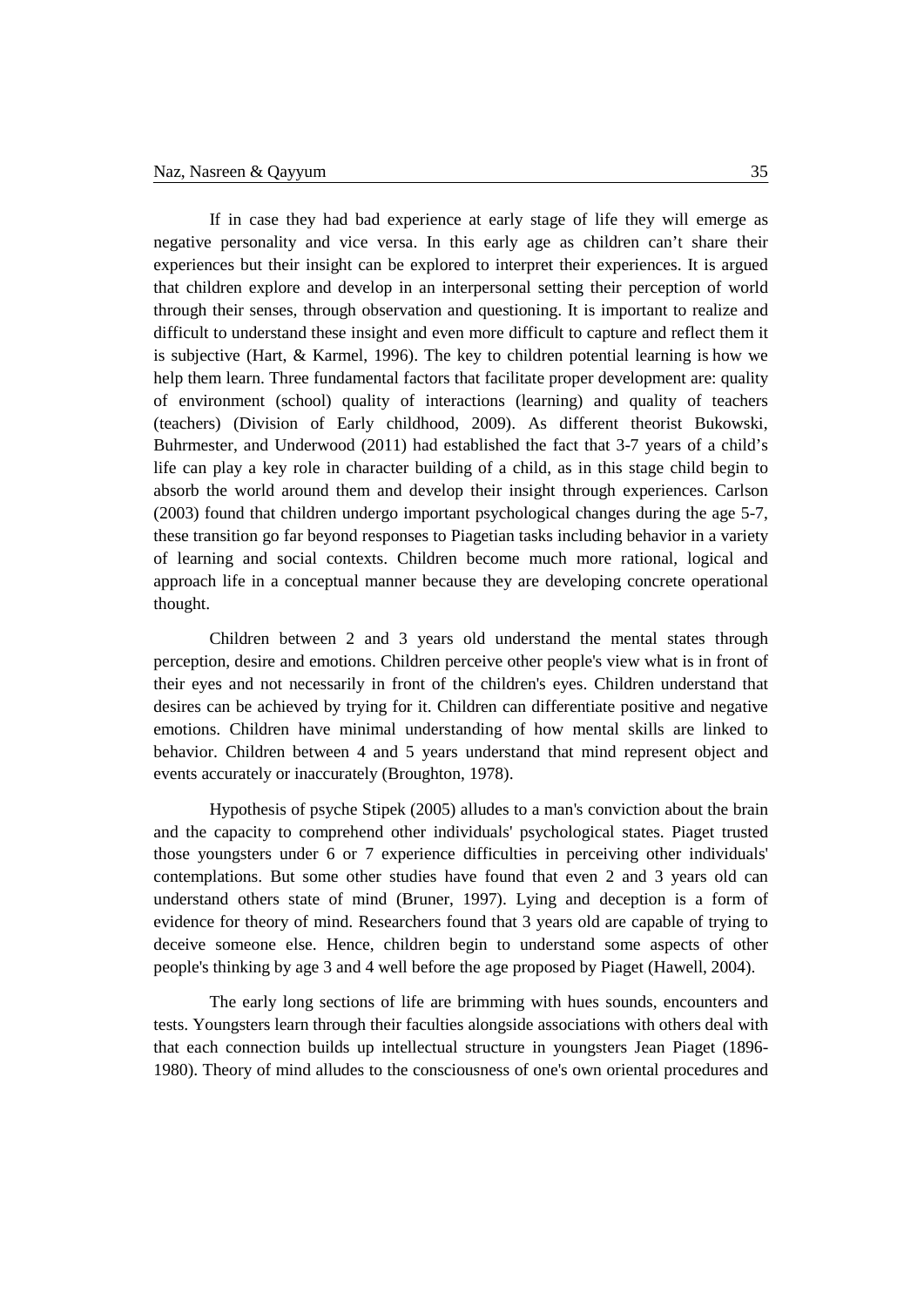that of others. It changes as the youngster goes through the formative time frame (Flavell & Wellman, 2004).Young children's meta memory is limited. Preschool children have an inflated opinion of their memory abilities. Children's understanding of their memory abilities and skill in evaluating their performance on memory tasks improves by eleven or twelve years of age (David, Bjorklund, Anthony & Pellegrini, 2000). Some scholars are of the view that young children are biologically ready to perceive people in a special way as organism are for internal mental state, and this facilitate their perception regarding people behavior with help of those mental states (Leslie,1994). Any relationship in child's life can be challenging and supportive (Rubin, Colpan, Chen, Bowker, & McDoland, 2011).Young children differentiate themselves from others by means of physical and material attribute. Early childhood is characterized by unrealistically positive image, representation and overestimation of personal attributes (Harter, 2006). The overestimation of the self occurs because children find it difficult in differentiating their desired and actual competence, and the inability to engage in social comparison. Children during middle and late childhood change their self-evaluation and it becomes more self-complex. Children recognize the difference between inner and outer states and include subjective inner states in defining the self (Garcia, Hart & Ray, 1998). It has been broadly perceived that instructors influence the identity advancement of their pupil. An examination found that instructors who had finished quite a while of youngster ponder could advance more advantageous identity development in child. How the youngster sees his instructor's sentiments toward him/her? The point of present investigation is to show kids' understanding are the aftereffect of numerous impacts at work in their lives and to recommend that it is vital for educators to get proof about the manners in which their ones are taking a gander at school and instructors (Vinden, 2002).

Russian formative clinician Vygotsky (1978) underlines the significance of culture in intellectual improvement. His hypotheses stretch the crucial job of social cooperation in the improvement of perception, as he accepted emphatically that network assumes a focal job during the time spent making importance of the encounters. Youngsters' intellectual advancement happens because of social association in which, kids work with others to mutually tackle issues. Kids' subjective capacity increment when they are presented to data that falls inside their zone of proximal advancement. The zone of proximal advancement (ZPD) is where the youngster can nearly, however not totally, grasps or play out an errand on his or her own. Subjective advancement happens when guardians, instructors, or other help the youngster by introducing data that is both new and inside the ZPD. This sort of help is called scaffolding; it is the help for learning and critical thinking, to enhance autonomy and development. The kid's comprehension of the world is an outgrowth of connection with family and society of youngster's way of life.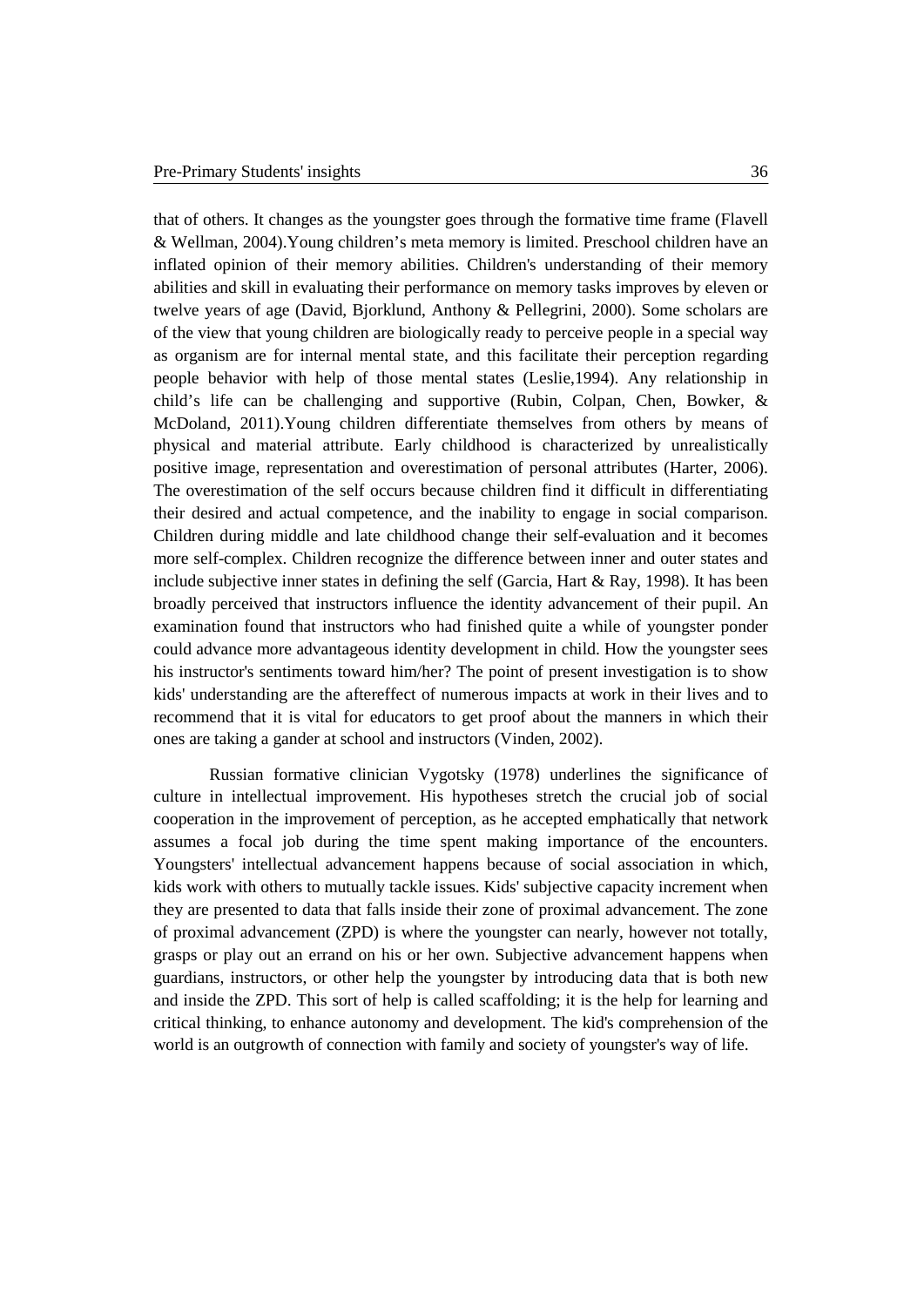Bandura (1977) discussed child sense of self-efficacy that lies during initial life years when the infant realizes that he or she can control certain events in the world. They come to realize that they also have some characteristics such as gender, size, name and qualities like shyness, clumsiness which ends up in forming self-awareness (Paris  $\&$ Paris, 2001). As the toddler achieves the self-awareness, the behavior is much affected and leads to wide range of expressing one's own self. The one important and notable challenge among parents and caretakers is the "terrible twos" which is purely the outgrowth of self-awareness. Self-understanding is a child's cognitive representation of the self, the substance and the content of the child's self-conceptions. Children have to find and construct their own selves and it cannot be fostered by parents or culture. The understanding of self gets molded over the period of development (Amsterdam, Lewis & Brooks-Gunn., 1968, 1979).

The responses to this inquiry is of extensive significance to each educator since the understanding which youngsters have in regards to class and teachers have critical bearing on nature of learning. Past looks into this matter were in general to help the view that when youngsters like going to class and see their educator as well disposed, accommodating grown-ups their passionate, scholarly and social advancement is extraordinarily encouraged. Preschool children can think of themselves and define in concrete way. So, the present investigation is an attempt to explore the understanding of pre-primary students regarding school, teacher and education.

## **Significance of the study**

This study tends to explore the insights of very young children in a scientific way. It is significant as it provides an opportunity to collect views of young students in a natural setting. By using the qualitative measures, it became more valuable in a sense that a great number of affective and cognitive variables are communicated by the young participants. Every child has the right to convey voice and have their own opinion. Their views and opinions were reasonably heard in this study. The intention of this study is to empower children as perceivers, having choice to respond according to their thinking. School represents ideals and hopes of the community. The insight which children have about school, teacher and education has significant bearing on quality of learning.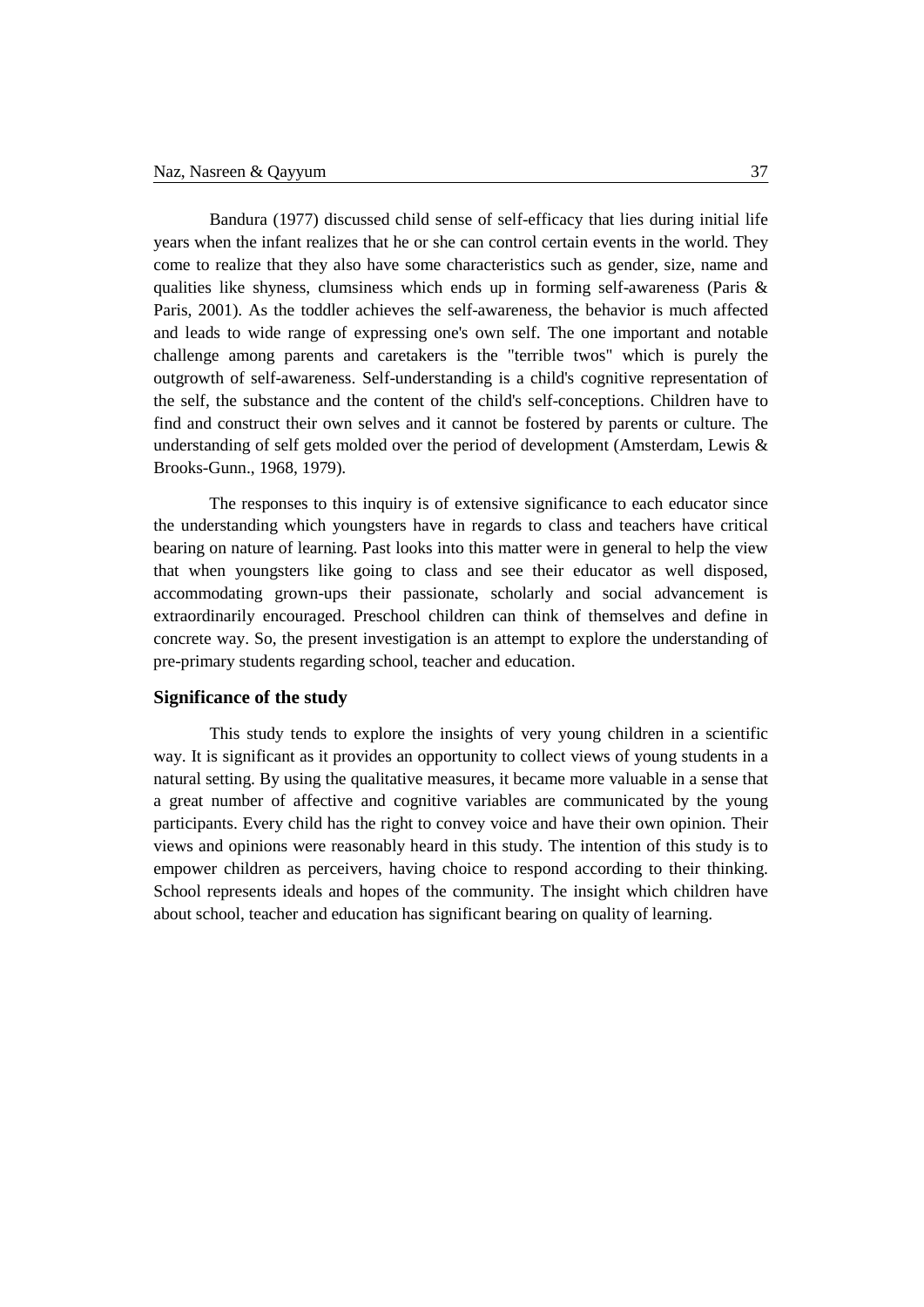### **Statement of the problem and Research Objectives**

A lot have been done in the past to investigate the understanding of extremely youthful youngsters, the association and organizing of thoughts is exceptionally close to home in youthful kids and has certain qualities. Kids are instantly embedded into social connection not long after their landing in world; every one of their needs are met by grown-ups (Vinden, 2002). Youngsters in general be focused on themselves and vigorously dependent on the prompt setting and their apparent thoughts. Their reasoning is perceptually ruled, drawn from direct experience that is the genuine thought process of present research.

The research objectives are to:

- 1. describe Positive and negative insights of children regarding school, teachers, and studies
- 2. explore general insights of children regarding school, teachers, and studies

#### **Research Methodology**

All the young children from three to seven years old, who have recently experienced a new relationship with teachers and school in social setting is the population of the study. Sample of 35 students from 3-7 years of age based on the researcher's judgment and purpose of research was selected for this study. Semi-Structured interview technique was used to capture students' insight. Interviews continued until the topic was exhausted or saturated, that is when interviewees (subjects or informants) introduced no new perspectives on the topic.

As it is the case in phenomenological study where researcher assume that there are some commonalities to how human beings perceive and interpret similar experiences, these commonalities are called 'essence'. This is done to relieve the minds of young participants to share the experiences they have in their minds. Once interview process along with audio recording completed, researchers go through each statement to get its meaning, extract what was considered relevant from each participant description and then cluster these statements into themes to integrate these themes into narrative description.

#### **Data Analysis and Findings**

The data was recorded interviews which were transcribed, translated, edited and cleaned for grammatical errors and summarized in the form of codes. Repetitive readings were done to extract the meanings and key terms out of the data. The key terms were classified, synthesized and consolidated inductively and in this way major theme of the data emerge.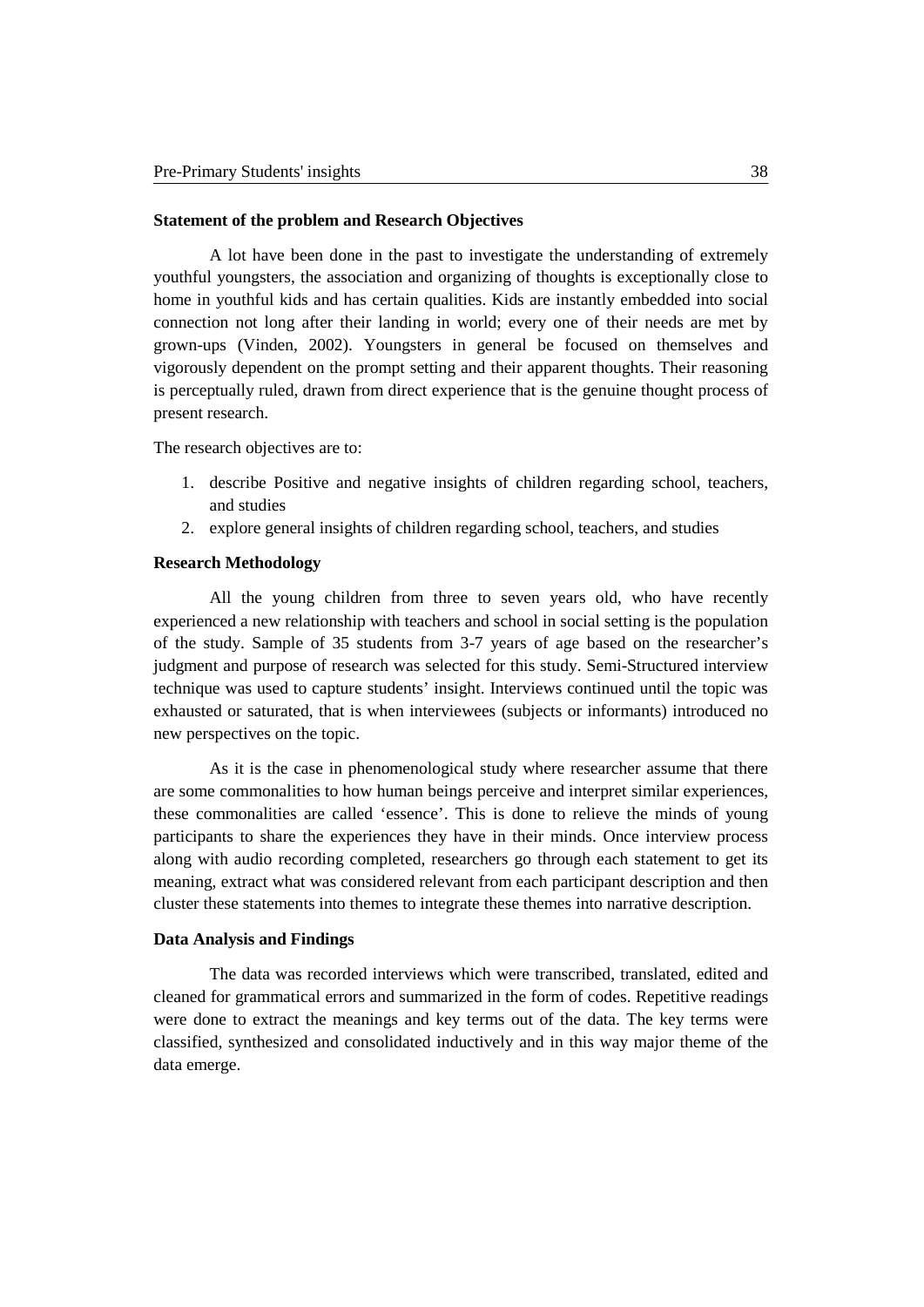| ×<br>×.<br>۰.<br>۰.<br>×<br>$\sim$ |
|------------------------------------|
|------------------------------------|

*Positive and Negative Insights of Children Regarding School, Teachers, and Studies*

| Insight regarding school |           | Insight regarding teacher |               | Insight regarding studies |                |
|--------------------------|-----------|---------------------------|---------------|---------------------------|----------------|
| Positive                 | Negative  | Positive                  | Negative      | Positive                  | Negative       |
| Enjoyable                | A         | Ideal                     | Strict person | Vehicle to fly            | Boring         |
| place                    | nightmare | personality               |               |                           |                |
| Learning                 | A         | A friend                  | Frightening   | Helping them              | Tiring         |
| place                    | stressful |                           | person        | to grow                   |                |
|                          | place     |                           |               |                           |                |
| Friends pool             |           | A wise person             | Boring person | Fruitful                  | Bad            |
|                          |           |                           |               | activity                  |                |
| Prize                    |           | Story teller              | Angry person  | Interesting               | Difficult      |
| winning                  |           |                           |               | activity                  |                |
| sight                    |           |                           |               |                           |                |
|                          |           | Loving figure             | Unhappy       |                           | hindrance<br>A |
|                          |           |                           |               |                           | to enjoyment   |
|                          |           |                           |               |                           |                |
|                          |           | Thoughtful                | Worried       |                           |                |
|                          |           | Excited                   | Messy hair    |                           |                |
|                          |           | cheerful                  |               |                           |                |

Further analysis of the insights of children regarding school, teacher and their studies at school with positive and negative narrations are given below:

#### **Insights about school**

The overall responses of the children were very simple and straightforward but at the same time unique too, while the concepts of children regarding school were consolidated it was found that they perceive school as a place which is good for them, where they came for a purpose e.g. for study, for playing and meet people. It is a positive sign that they consider school a good place, where they want to come and enjoy activities. At the same time some children informed that they want to stop going to school as this will enable them to watch cartoons at home, this statement indicates that we need to introduce some more interesting activities within the school keeping in view the interest of children. Another positive finding revealed that they consider school as a safe place where they can enjoy indoor and outdoor activities in adequate manners with full freedom. This indicates that our schools are successful in providing them a safe and secure environment and sensory experiences.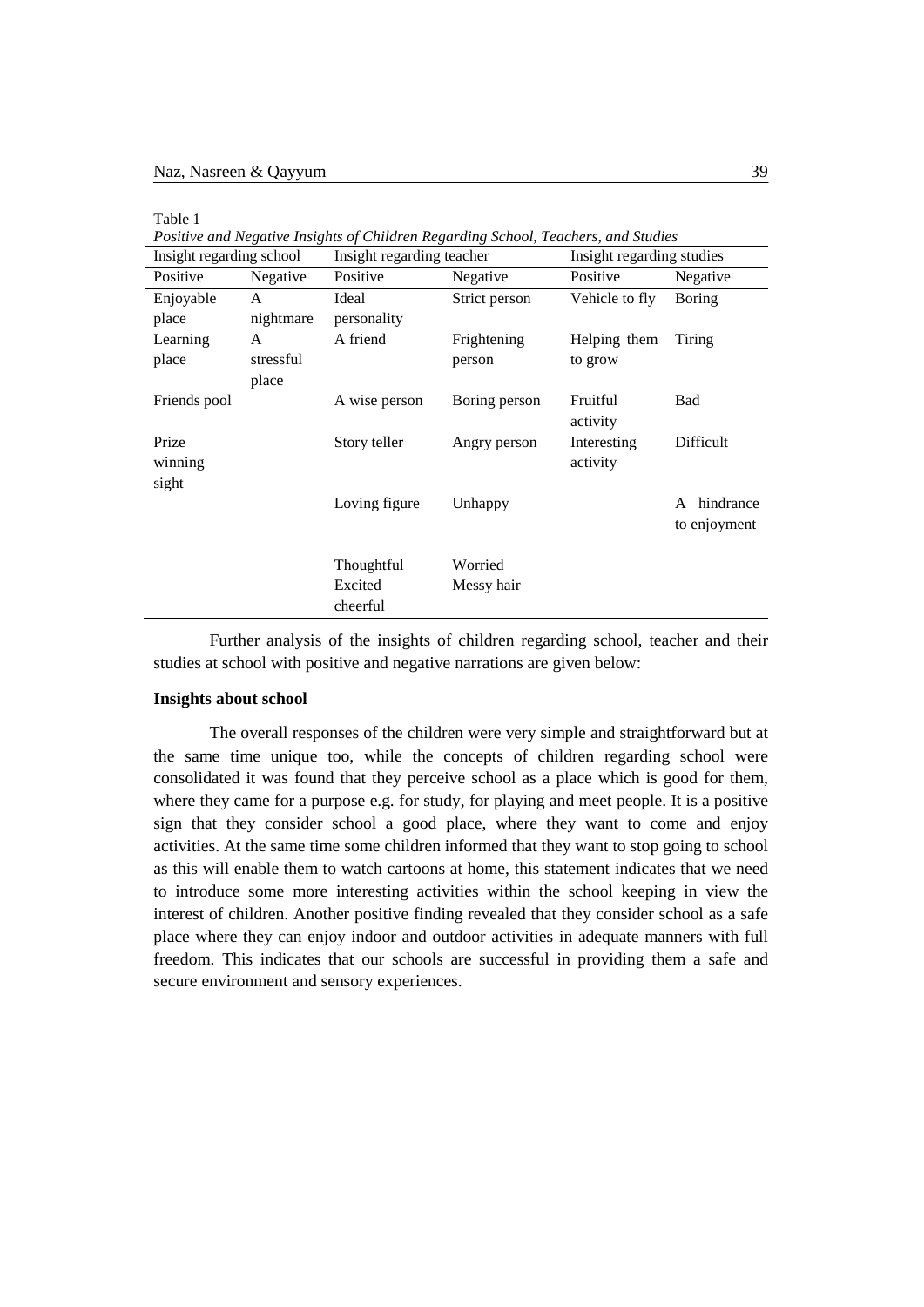| able |  |
|------|--|
|------|--|

*Some Examples of Students' Insights about School*

| Sr.                     | Insight regarding   | Evidences                                                                                                                                                                                                                                                                                     |
|-------------------------|---------------------|-----------------------------------------------------------------------------------------------------------------------------------------------------------------------------------------------------------------------------------------------------------------------------------------------|
| no                      | school              |                                                                                                                                                                                                                                                                                               |
| A                       | Positive            |                                                                                                                                                                                                                                                                                               |
| $\mathbf{i}$            | Enjoyable place     | I used to play in the school with friends. We play in the games<br>period and sometimes in the class.                                                                                                                                                                                         |
| $\overline{\mathbf{u}}$ | Learning place      | I go to school for learning. I want to read newspaper like my father.                                                                                                                                                                                                                         |
| iii                     | Friends pool        | I have lot of friends in school. We enjoy being together.                                                                                                                                                                                                                                     |
| iv                      | Prize winning sight | I will get a prize from school. Last year I won a trophy. It was<br>exiting.                                                                                                                                                                                                                  |
| В.                      | Negative            |                                                                                                                                                                                                                                                                                               |
| i                       | A nightmare         | I don't like school because it is very bad place; I am scared to go to<br>school. I like to be at home with mother.                                                                                                                                                                           |
| $\overline{\mathbf{u}}$ | A stressful place   | I don't feel relaxed in the school because I can't enjoy here. I have<br>friends but they are always fighting with each other. Yesterday, I<br>lost my lunch box. It was awful and my mother was also angry with<br>me. My teacher also beat me sometimes. I don't want to come to<br>school. |

Insights regarding school were explored from simplest question as "what is school?". For majority it was place of learning. In response to another question majority of students declared it good place, a student responded that if there is no school 'he would love to watch cartoon instead of going to school". In response to the question that "What do you get from school?". Mostly they opined that they learn, study, read books, play with toys and get home work from school. But response of case no 15 was that they get "break for a yummy lunch" and case no 24 was of the view that they come to school so that they can get "prizes" that was somewhat unique in this flow. When students were asked to respond on this question as what work you doesn't like at school and why?. Variety of responses were given by the kids, such as fight, noise, beat, "gandi batein" (bad talks), having lunch, and in academics few of them said that they don't like "alif bay (Urdu alphabets), counting, drawing etc". In response to another such statement where researcher got response was that "What should not be at school" Case no 10 said "books" case no 2 said "Teacher beats and scolds with harsh looks" another said "it's bad thing to abuse and hurt someone". School is a place of social interaction and it provides them all opportunities to get all-round development. There were many students who love being at school and they miss such a pleasurable place that provide them multiple opportunities such as playing, study and above all healthy communicative environment. The views collected regarding school were mainly responded in optimistic and positive way by the young respondents.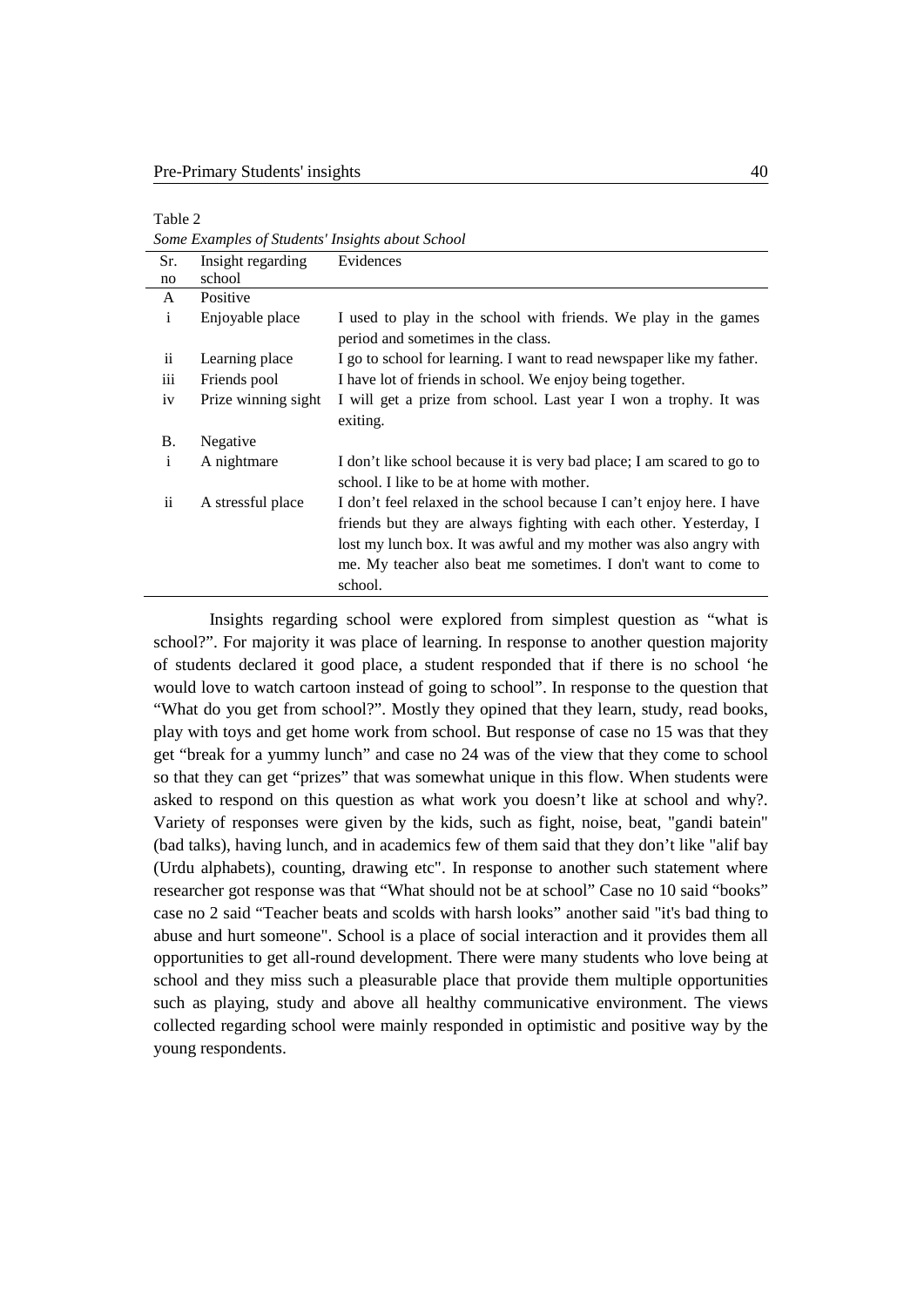It was observed by the researcher that if incentives, entertainments, motivation and lot of care are given with additional performance related opportunities and their voices listened well, students can be groomed in more satisfying way. They like school because it provides them maximum learning and civilized managed activities, but at the same time students didn't like a robot like routine and feels good when there is a holiday. Children are conscious about injury while playing, fight among fellows and few were conscious about fried edibles that can damage their health. Few students even share that they don't like hygienically weak fellows. They have few concerns regarding teachers' harsh behavior that she can show when someone doesn't perform accordingly.

## **Insights Regarding Teacher**

Children's description of teacher's personality was also very positive and they see them as their family member and show their affection towards them by considering them like mother, sister and Aapi (elder sister). They specifically mentioned that they like smile of their teacher which depicts that they want a friendly and amicable teacher. Furthermore, they added that they like versatile teachers who provide them an opportunity to follow the dynamic activities. In nutshell, children consider teacher as an affectionate person who could love them and teach them in versatile manner. Any other image of the teacher is intolerable and undesirable. Nearly all children condemn the harsh attitude of teacher by giving negative gesture upon the strict attitude of teachers.

| Sr.                 | Insight regarding  | Evidence                                                                    |
|---------------------|--------------------|-----------------------------------------------------------------------------|
| no                  | teacher            |                                                                             |
| A.                  | Positive           |                                                                             |
| $\mathbf{i}$        | Ideal personality  | My teacher is best in the world I want to be like her when I will grow up.  |
| $\ddot{\mathbf{i}}$ | A friend           | Hmmm, teacher is my best friend. She is always helping and friendly.        |
| iii                 | A wise person      | My teacher knows everything. She is the best.                               |
| iv                  | Story teller       | My teacher is very good because she knows lot of stories about              |
|                     |                    | fairies and animals.                                                        |
| V                   | Loving figure      | She brings sweets for me and loves me a lot. We play and sing               |
|                     |                    | rhymes with her.                                                            |
| <b>B.</b>           | Negative           |                                                                             |
| $\mathbf{i}$        | Strict person      | Oh, she is like a police. Always glare and harshly treat with all the kids. |
| $\ddot{\mathbf{i}}$ | Frightening person | I am scared of her. I feel nervous when she is around.                      |
| iii                 | Boring person      | My teacher doesn't tell stories and all the time asking to keep quiet,      |
|                     |                    | keep quiet.                                                                 |
| 1 <sub>V</sub>      | Angry person       | She is always annoyed to all of us I don't know, why? She kept              |
|                     |                    | scolding all the time                                                       |

Table 3

*Some Examples of Students' Insights Regarding Teacher*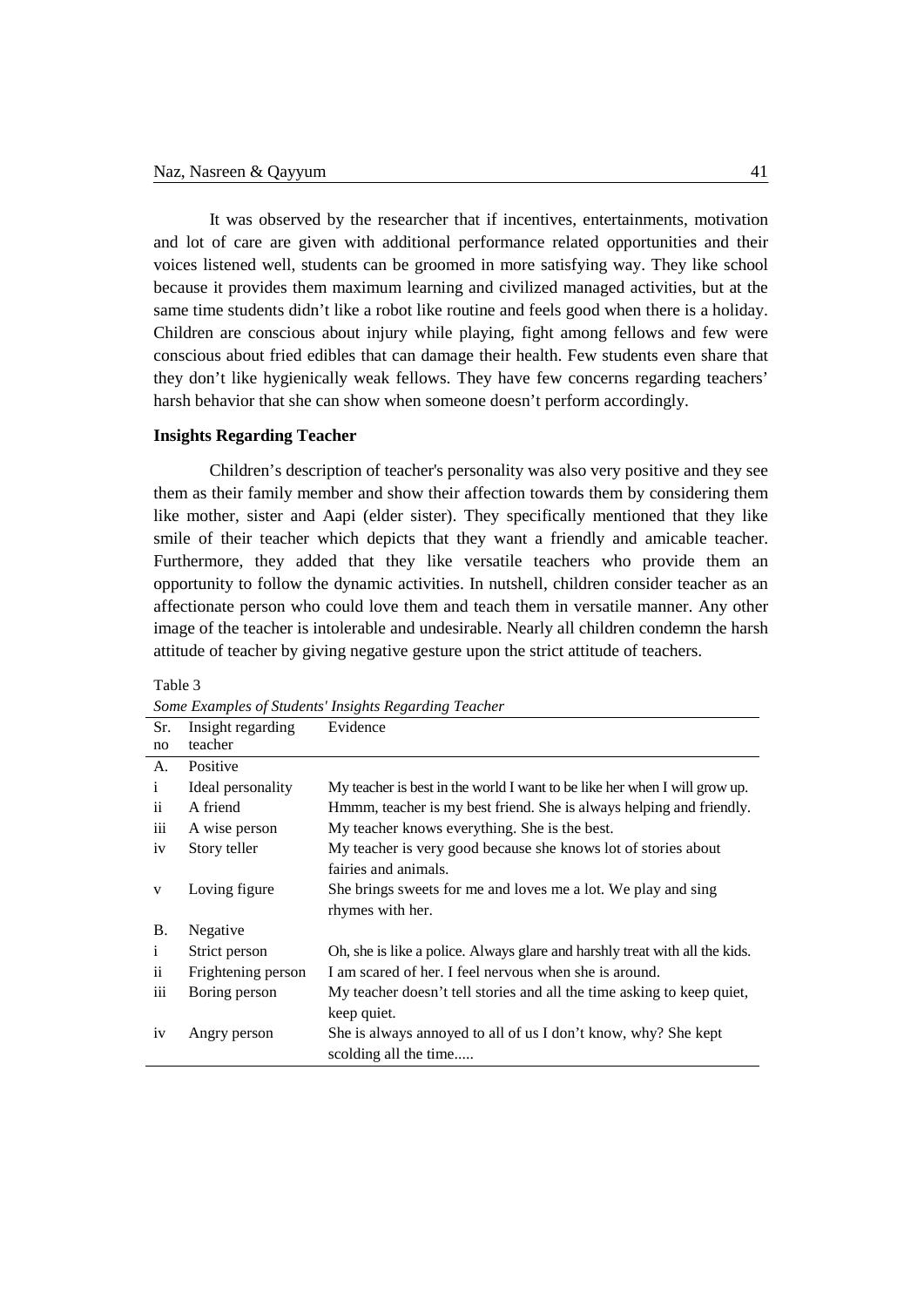Starting from this statement "Who is a teacher?". Students' response was as expected one i.e. "who teaches or madam" but some students (case no 8 &18) took it as a person "who is very pretty and beautiful". In response to another question that why do you like your teacher? They all responded positively one example is the statement given by case no 11 that was "she smiles so I like her". They all like to play games and enjoy the company of their teachers. Overall findings collected through a list of questions were positive and shows that at pre-primary level students get attached with their teachers and being with them provides them security or home like environment.

It was interesting to note that mostly children were inspired with their teachers that they imitate them and try to behave like them. They idealize them because they are well dressed, having permanent smile on their face, friendly discuss their problems, and manage students' behavior in smooth and organized way.

On the contrary, students do not have positive views about teachers if they handle them harshly, speak loudly, punish them with break detention, or do not follow the student's interests. Pre-primary level is the level of learning new behavior if teacher is more optimistic and manages the students in positive way. Such a behavior will develop children in a well rounded personality.

## **Insights regarding studies/Education**

As far as the concept of education/studies at school concerned, for them education is something which they must have to take as their parents want them to be a good boy/girl. Some children mentioned the professions too i.e. doctor, engineer, soldier and police. While some other mentioned the imaginary characters i.e. Doreamon, superman, batman and ironman etc. Some examples are given below: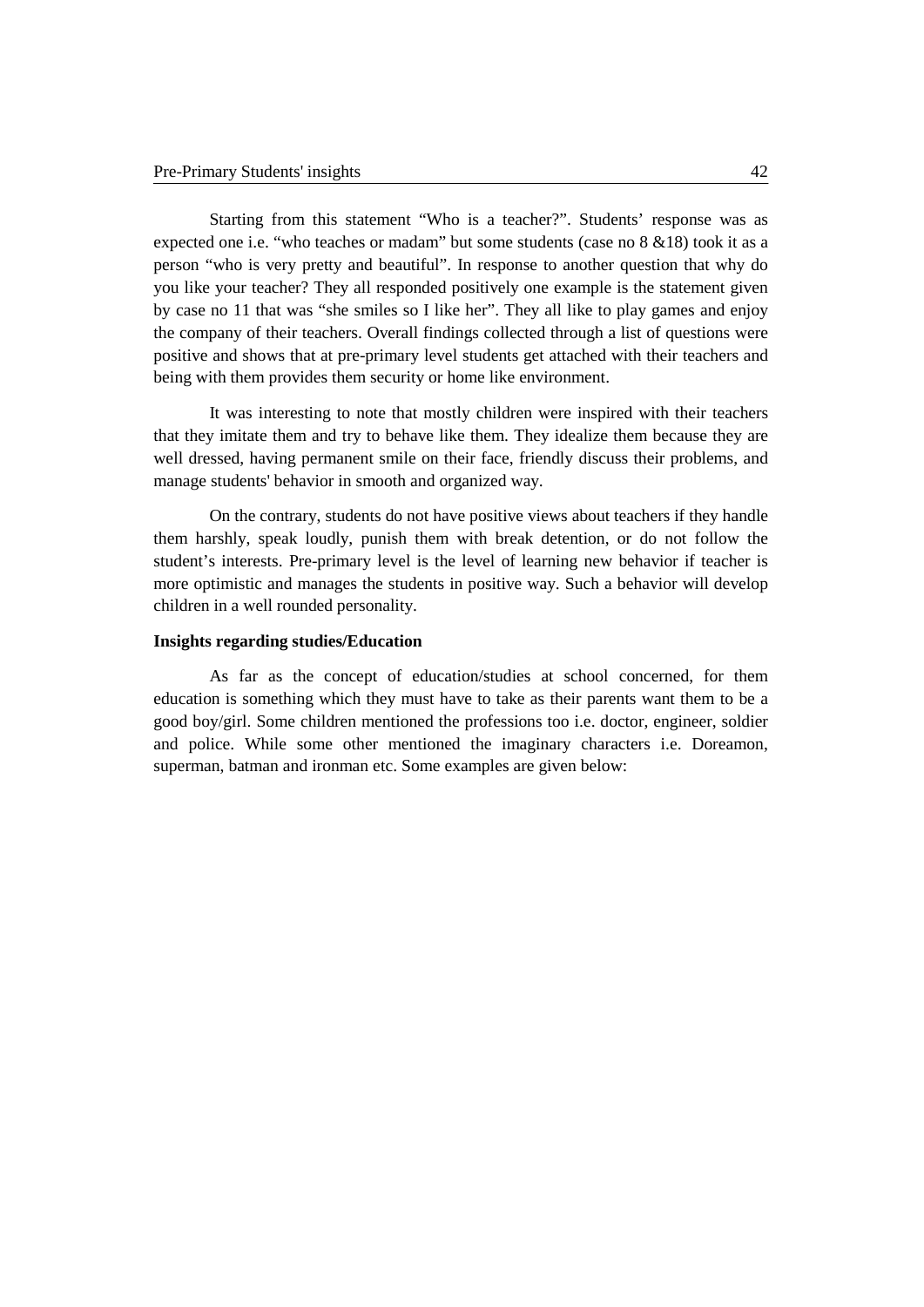| ۰. |  |
|----|--|
|----|--|

*Some Examples of Students' Insights Regarding Studies/Education* Sr. no Insight regarding studies Evidences A. i ii iii iv B. i ii iii iv v Positive Vehicle to fly Helping them to grow Fruitful activity Interesting activity Negative Boring Tiring Bad Difficult A hindrance to enjoyment I will get wings to fly in the sky if I study by heart. I will grow faster if I daily study and then I'll be able to do everything that my father do. It is good because it will make me strong. It is good because I am enjoying it. Every activity is interesting. Last Friday we made flowers with papers and it was amazing. I don't like studying books all the time. there is no fun in it. Its making me tired daily. yesterday, I fell asleep in the class. It's bad. I hate to study English and math....... just bad and very bad.... I feel bad because can't understand it. Math is difficult but English is even more difficult Its snatching my play time and I don't want to study I want to play with my parents, friends and toys. After school we go to tuition and then we recite Holy Quran. It took so long that I usually get little time to play.

Young children/students' insight regarding education or studies were interesting to describe here. When they were asked that "Why do you study"? There was series of responses like "to get prize", to go ahead, to go in next class, madam says, to get knowledge, to become an officer, and many more**.** According to them 'alif bay (Urdu alphabets), 123 (counting), abc (English alphabets) and some words and rhymes were included in their course pack. They want to study because their baba (father), mama (mother) or teacher advise them to study if they want to be wise in their life.

Insights regarding studies is an important objective of present study which was responded in unique as well as conventional way. To grow, to change the behavior through learning is the natural aspiration of each individual which he/she fulfills gradually. Most of the students have natural positive intention for learning, some have the views that they study as they want to become officer, foji (Soldier), doctor, to grow or to get some job. They study as they think it a good activity.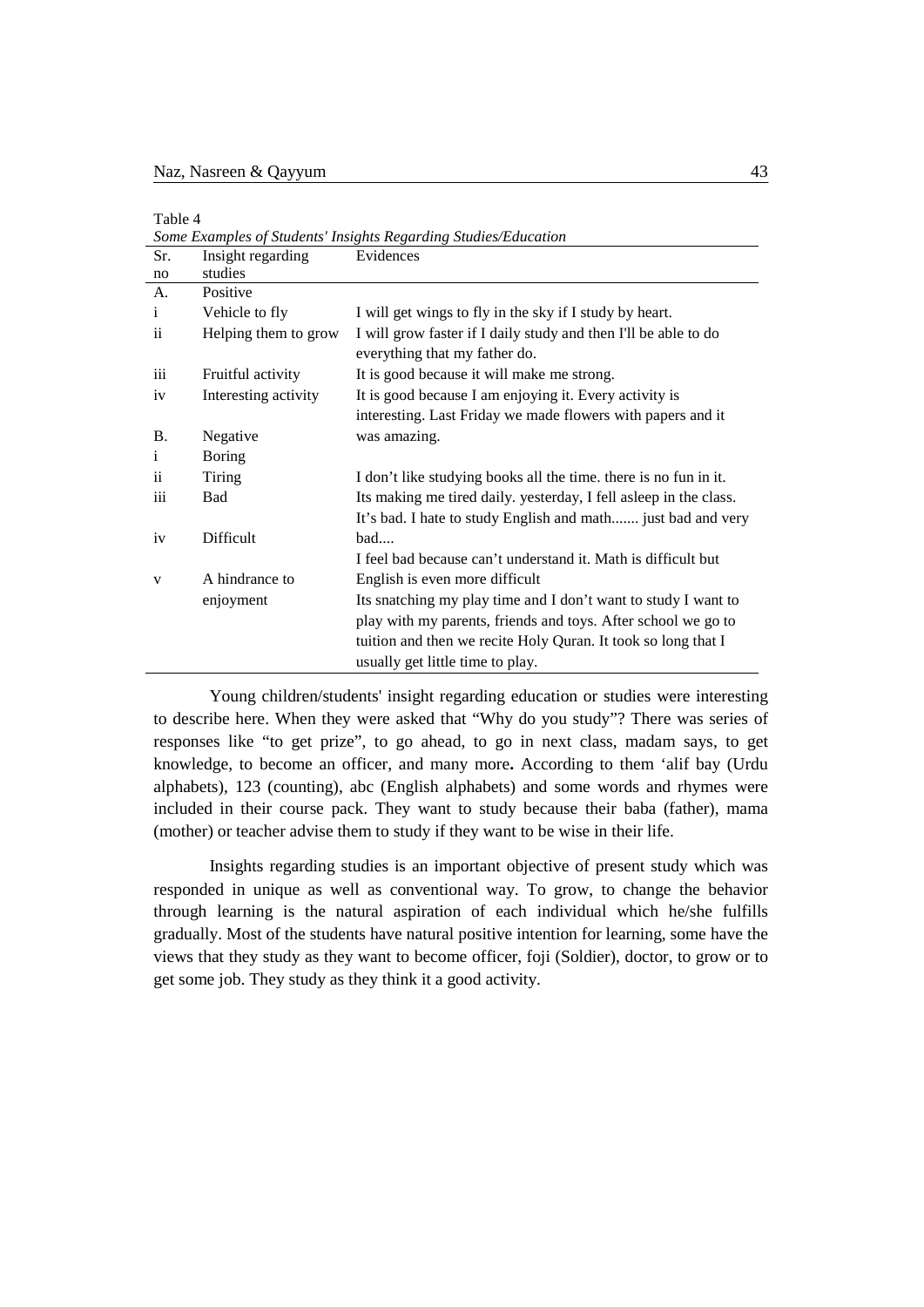## **Conclusion and Discussion**

The findings from present research highlighted the importance of gaining young children's opinions of their educational experience. The insight of the children were explored because children, although immature, were giving clear and short perceptions regarding their educational experiences. The nature of the perceptions of the children about school, teacher and learning experience were both positive and negative. They can clearly mention their likes and dislikes. Children have both positive and negative perceptions about school, teacher and learning process. The perceptions of children were clear depiction of their school experiences and interaction, it is an alarming situation as our children even at this very early age 4-7 year have equal number of negative perceptions about school, teacher and learning process. It indicates the fault in our education system which we need to rectify. The negative perceptions of children could be converted into positive one by improving their learning experiences within the school. As children are more flexible in nature so it would not be a challenging task to modify their perceptions what they need only is "home away from home". Their growth and envelopment phase can be nurtured and encouraged. As scientific studies have revealed that early childhood educators hold the keys to future success for every child with whom they interact. Children come to school "built in" attitudes towards teachers. They perceive the school as place of satisfaction, pleasure and everlasting childhood memory development where their moral, intellectual and social skills are facilitated, while they perceive teachers as persons who will understand them and behave them amicably and emerge as an ideal. Education is perceived as something which will reward and help them win prizes. This concept is quite similar to the great philosopher Ibne Khaldoon (1332- 1406) who stated that human being had a natural instinct to learn and get benefit out of it. Learning is natural instinct and his learning capability is the basis of education what is needed most is to provide him a conducive environment and productive experiences. Children learn, explore and perform according to their interest and environment of classroom. This finding is similar to Alvin's finding in 2015, in which he described that Children explore their level of academic performance, aptitude, special interest in subjects.

## **Recommendation**

Based on the conclusion of the study it is recommended that teacher should be trained in a way that they could understand the perceptions of children and if found anything negative have an ability to modify that perceptions into positive one. Furthermore, the perceptions of children should be explored and discussed with all stakeholders to devise the strategies to improve teaching learning conditions for pre-schoolers.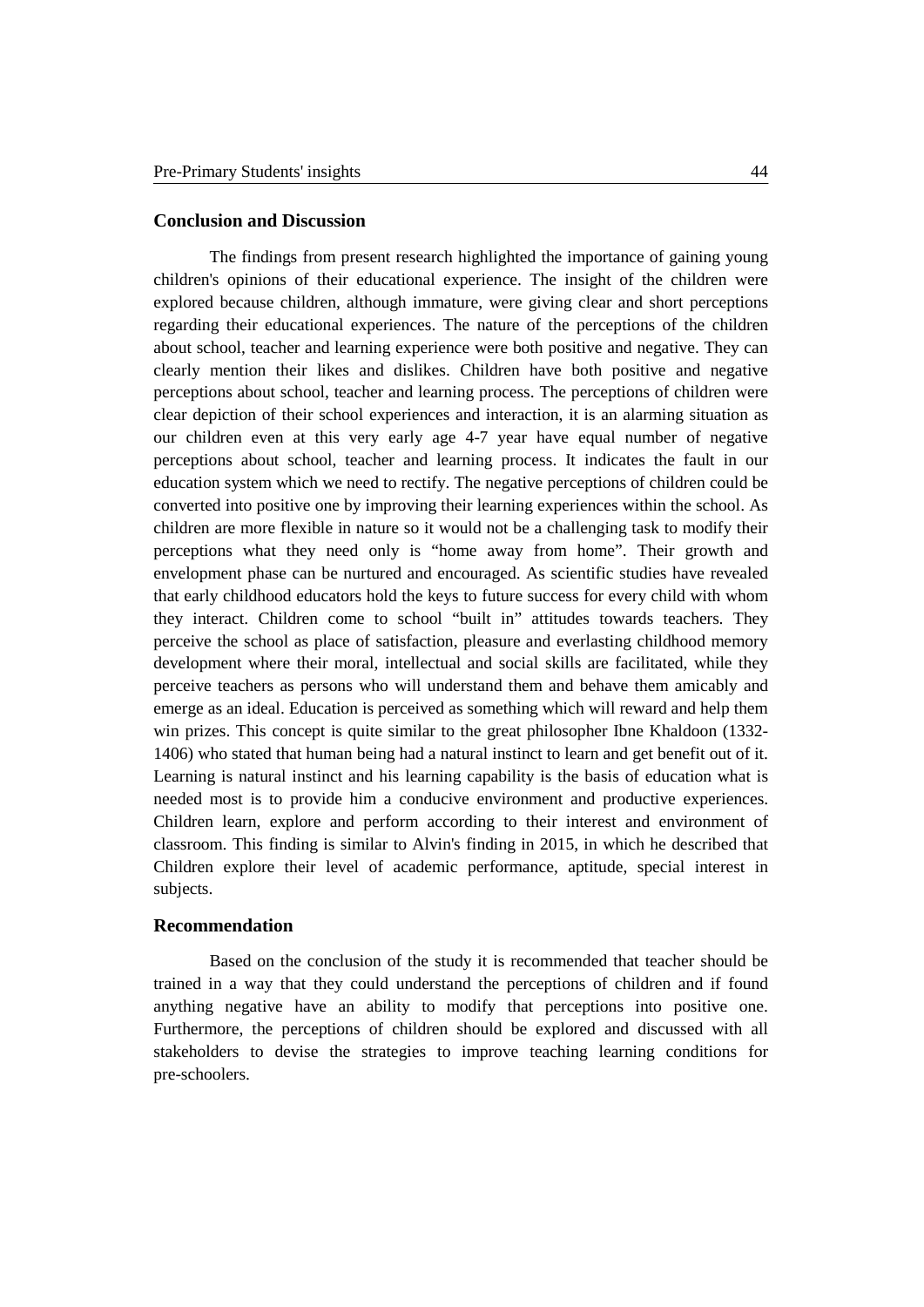## **References**

- Allvin, R. E. (2015). El compromiso de NAEYC conusted. *YC Young Children*, *70*(4), 55.
- Almli, C. R., Levy, T. J., Han, B. H., Shah, A. R., Gidday, J. M., & Holtzman, D. M. (2000). BDNF protects against spatial memory deficits following neonatal hypoxia-ischemia. *Experimental neurology*, *166*(1), 99-114.
- Broughton, J. (1978). Development of concepts of self, mind, reality, and knowledge. *New Directions for Child and Adolescent Development*, 1(1), 75-100.
- Bruner, E.M. (1997). Ethnography as narrative. In L.P. Hinchman & S.K. Hinchman (eds.), Memory, Identity, Community. *The Idea of Narrative in the Human Sciences* (pp. 264-280). Albany, NY: State University of New York.
- Bukowski, W. M., Buhrmester, D., & Underwood, M. K. (2011). Peer relations as a developmental context. In M. K. Underwood & L. H. Rosen (Eds.), *Social development: Relationships in infancy, childhood, and adolescence* (pp. 153- 179). New York, NY, US: Guilford Press.
- Bandura, A. (1977). *Social learning theory*. Englewood Cliffs, N.J.: Prentice Hall.
- Carlson, M. (2003). *The haunted stage: the theatre as memory machine*. University of Michigan Press.
- Division for Early Childhood/National Association for the Education of Young Children., (2009). Early childhood inclusion: A joint position statement of the Division for Early Childhood (DEC) and the National Association for the Education of Young Children (NAEYC).
- David F. Bjorklund & Anthony D. Pellegrini. (2000). *Child Development*, *71*(6). 687– 1708.
- Folkman, S., & Moskowitz, J. T. (2004). Coping: Pitfalls and promise. Annu. *Rev. Psychol*., *55*, 745-774
- Flavell, J. H. (2004). *Theory-of-mind development: Retrospect and prospect*. Merrill-Palmer Quarterly (1982-), 274-290.
- Gardner, R. C. (1985). *Social psychology and second language learning: The role of attitudes and motivation*. London: Edward Arnold..
- Handler, R. (1985). On dialogue and destructive analysis: Problems in narrating nationalism and ethnicity. *Journal of Anthropological Research, 41*(2), 171-182.